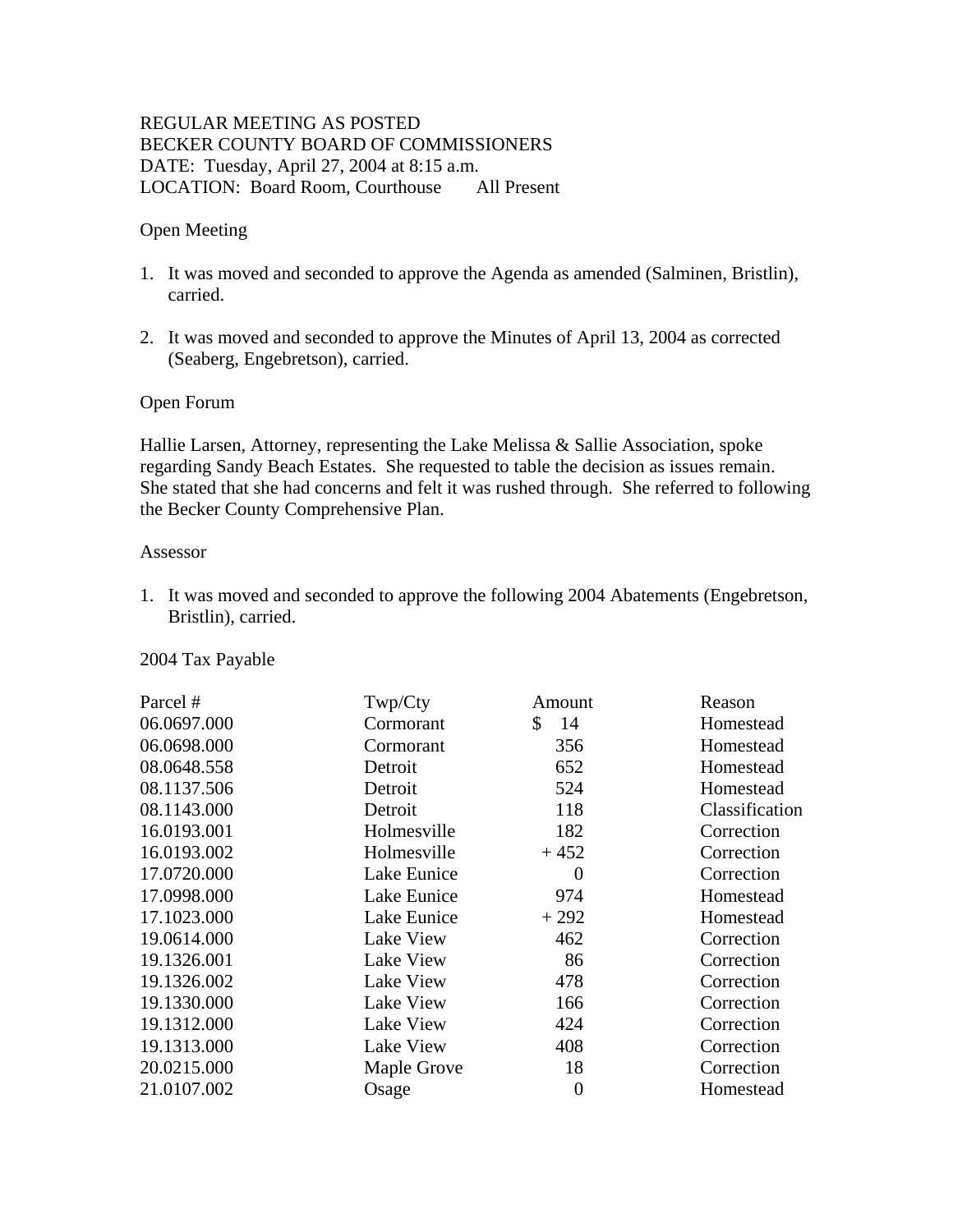| 24.0167.002 | Richwood             | 264            | Homestead             |
|-------------|----------------------|----------------|-----------------------|
| 24.0233.001 | Richwood             | 328            | Homestead             |
| 24.0331.000 | Richwood             | 244            | Homestead             |
| 24.0330.001 | Richwood             | $\overline{2}$ | Homestead             |
| 24.0309.002 | Richwood             | $\overline{4}$ | Correction            |
| 25.0233.000 | Round Lake           | 432            | Homestead             |
| 29.0228.005 | Silver Leaf          | 290            | Homestead             |
| 35.0125.000 | Walworth             | 182            | Adjustment            |
| 47.0016.000 | <b>Audubon City</b>  | 10,810         | (Tax Court)Adjustment |
| 49.0705.306 | <b>Detroit Lakes</b> | $+146$         | Homestead             |
| 49.0871.273 | <b>Detroit Lakes</b> | 228            | Homestead             |
| 49.0871.305 | <b>Detroit Lakes</b> | 9,516          | (Tax Court)Adjustment |
| 49.1524.000 | <b>Detroit Lakes</b> | 298            | Homestead             |
| 49.1420.000 | <b>Detroit Lakes</b> | 304            | Homestead             |
| 49.2512.503 | <b>Detroit Lakes</b> | $+1,070$       | Correction            |
| 49.2512.504 | Detroit Lakes        | 966            | Correction            |
| 49.2524.369 | <b>Detroit Lakes</b> | 54             | Homestead             |
| 49.2524.389 | <b>Detroit Lakes</b> | 34             | Homestead             |
| 49.2524.390 | <b>Detroit Lakes</b> | 270            | Homestead             |
| 49.2524.437 | <b>Detroit Lakes</b> | 234            | Homestead             |
| 52.0103.000 | Ogema                | 56             | Homestead             |
|             |                      |                |                       |

2. It was moved and seconded to approve the 2003 and 2004 Abatements (Engebretson, Bristlin), carried.

2003 Tax Payable

| 17.0720.000      | Lake Eunice |          | Correction |
|------------------|-------------|----------|------------|
| 24.0309.002      | Richwood    | 2        | Correction |
|                  |             |          |            |
| 2002 Tax Payable |             |          |            |
|                  |             |          |            |
| 17.0720.000      | Lake Eunice | $\theta$ | Correction |
| 24.0309.002      | Richwood    |          | Correction |

Finance

- 1. It was moved and seconded to approve the Finance Claims with qualifications (Engebretson, Bristlin), carried.
- 2. The financial aspects of the Multi-County Nursing transition were discussed.
- 3. It was moved and seconded to concur with the Finance Committee to approve the Capital Purchase Request from Environmental Affairs to put down a concrete apron at Household Hazardous Waste for safety purposes at the estimated cost of \$4,000 to \$5,000 (Engebretson, Bristlin), carried.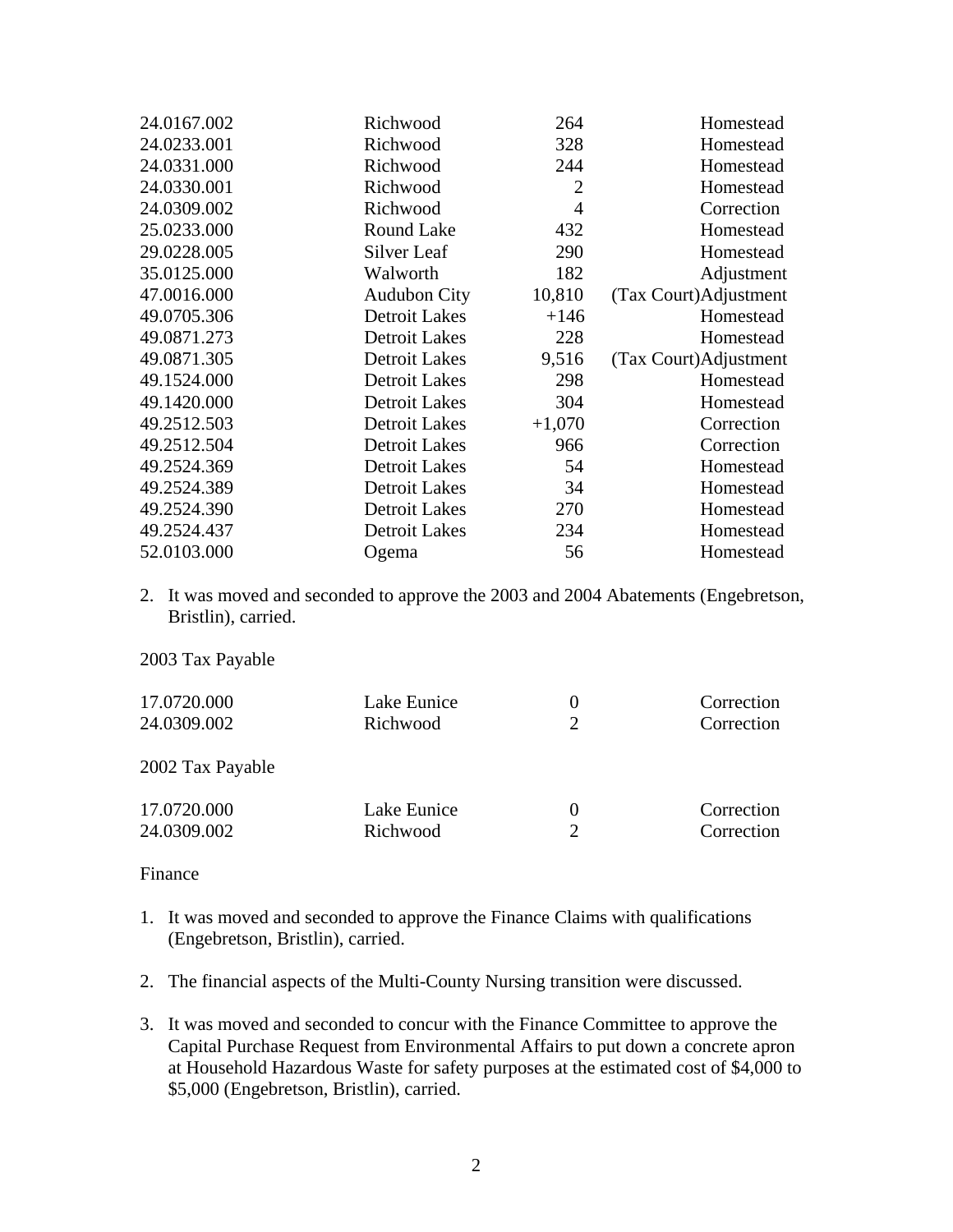- 4. The AS400 Computer Equipment was discussed. Two consultants have analyzed our system and it is at 90% of its capacity. The lowest replacement bid was for \$74,300.
- 5. Sunnyside Care Center Administrator, Tim Middendorf, gave an update on the construction progress. He spoke about the Bond Issue, the additional costs of the water line break, soil issues, and change orders. Due to costs, he suggested repairing the roof instead of replacement and he questioned completing the Patio at this time.
- 6. A review of Commissioner Expenses was compiled as a survey to establish a procedure for all of the common types of situations commissioners encounter.
- 7. It was moved and seconded to accept the Finance Committee Minutes (Bristlin, Salminen), carried.

## Auditor

- 1. It was moved and seconded to approve the following Tubing License Renewal 01/01/04 – 12/31/04: Roger J. Klemm, K & K Tubing, Otter Tail river, Erie Twp. (Salminen, Bristlin), carried.
- 2. It was moved and seconded to approve the following Seasonal Tobacco License Renewals 5/01/04 – 10/31/04: Donna M. Sindt, Pike Lake Resort, Round Lake Township; Ernest H. Swanson, Swanies Resort, Cormorant Twp. and the On/Off Sale 3.2 Beer License Renewals: James S. Chelmo, Strawberry Lake Store, Sugar Bush Twp.; Kris K. Smith, Ironman Golf Course, Detroit Twp.; Donna M. Sindt, Pike Lake Resort & Campground, Round Lake Twp. (Salminen, Bristlin), carried.
- 3. The Board of Equalization is scheduled to be held on Tuesday, June 15, at 9:00 a.m. Approved by Consensus. A continuation date will be chosen later, if needed.

## Sunnyside Care Center

- 1. It was moved and seconded to approve to establish a public utility, so Becker County can purchase water from the City of Lake Park and sell to Sunnyside Care Center (Bristlin, Salminen), carried.
- 2. It was moved and seconded to accept the Sunnyside Care Center Update Report. Some areas will be completed in May, with other having a May – June completion. By mid-September the project should be completed (Seaberg, Salminen), carried.
- 3. The Board recommended to complete the Patio and agreed with Tim to repair the roof rather than replace. Approved by Consensus.
- 4. It was moved and seconded to concur with the recommendations of the Finance Committee to approve to pass Resolution No. 04-04-2C, establishing procedures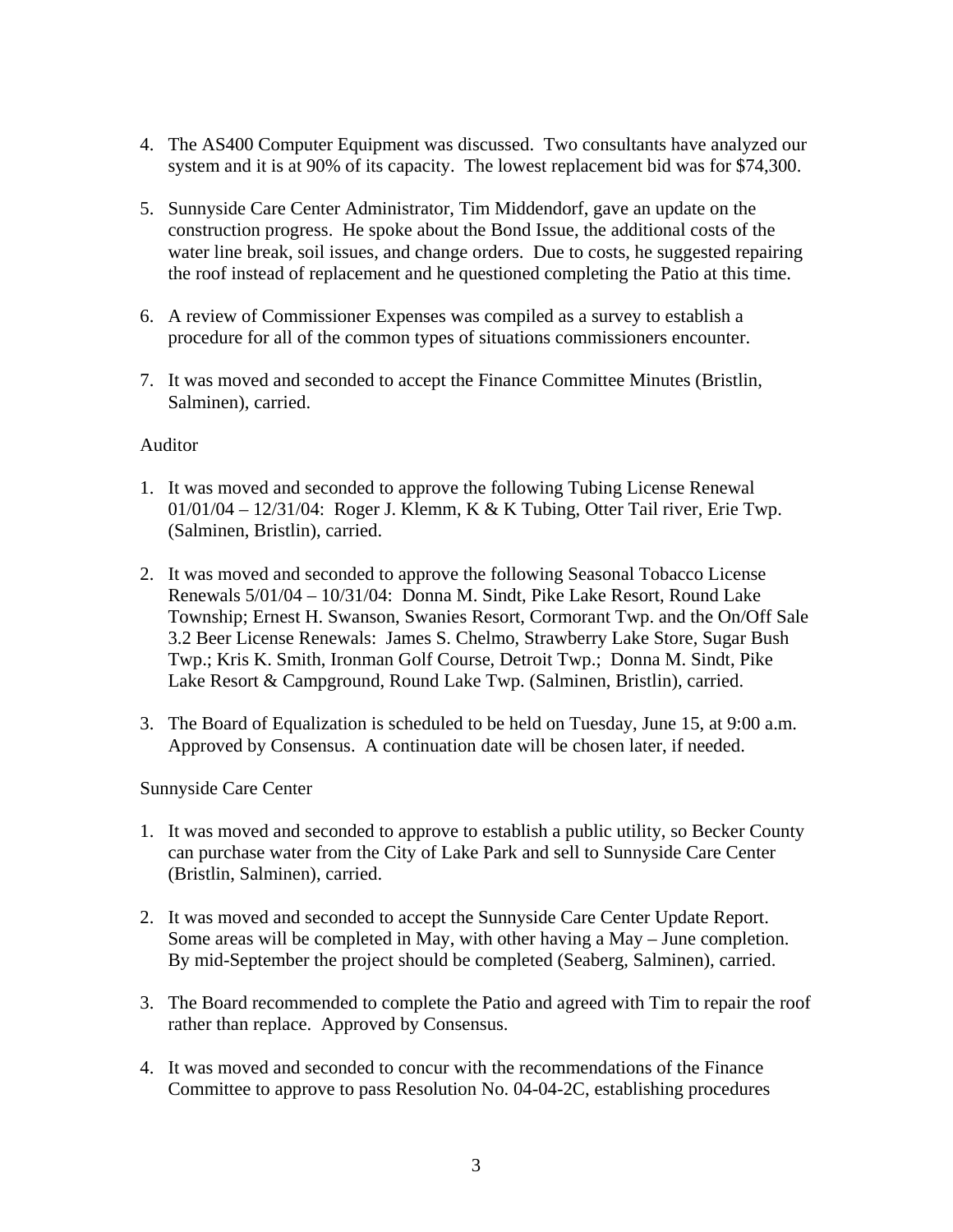relating to compliance with Reimbursement Bond regulations under the Internal Revenue Code. The regulations, in the situations in which they apply, require the County to have declared an official intent (the "Declaration") to reimburse itself for previously paid project expenditures out of the proceeds of subsequently issued bonds. The County Board hereby authorizes the County Auditor to make the County's Declarations or to delegate from time to time that responsibility to other appropriate County employees (Bristlin, Salminen), carried.

## Menahga Students Presentation

- 1. The students gave a presentation to the County Board regarding Teenage Drinking. They presented statistics and talked about alcohol and drug related illnesses. They asked for help to establish a law requiring youths that are apprehended and fined, as part of their restitution, must speak to other students about the misuse of alcohol and/or drugs. Commissioner Engebretson asked if Menahga had done a survey and if they had sent letters to their Legislators? She also asked if they would share any information they get with the Board?
- 2. It was moved and seconded to correspond with the appropriate agencies, like Public Health, to see what they are doing to help with this problem (Engebretson, Salminen), carried.

## NRM

- 1. It was moved and seconded to accept the bid and approve the purchase of 500 lbs of wildlife seed from Triangle Agronomy of Lake Park (Bristlin, Salminen), carried.
- 2. It was moved and seconded to accept the quote from the Becker County Highway Department regarding gravel borings at (4) tax-forfeited pits at the quotes price of \$61.26 per hour. Testing of gravel samples will be billed at \$50 per sample (Engebretson, Seaberg), carried.
- 3. It was moved and seconded to authorize the NRM to cleanup an area of timber, approximately 30-cords, for disease control. This is necessary because of a April 15, 2004 Wildfire on 17.3 acres of County Tax-Forfeit Land, Sec. 20, Savannah Twp. (Engebretson, Seaberg), carried.

# City of Detroit Lakes

It was moved and seconded to pass Resolution 04-04-2B, approving the JOBZ Zone Acreage Swap requested by the City of Detroit Lakes. This authorizes the exchange of JOBZ acreage to vacant land in Detroit Lakes, provided that the acreage amount for the Detroit Lakes JOBZ Zones remains at 299.5 or less (Bristlin, Seaberg), carried. The Board asked that Larry Remmen, Economic Development, City of Detroit Lakes, keep them informed of agreements in the JOBZ Zone. Human Services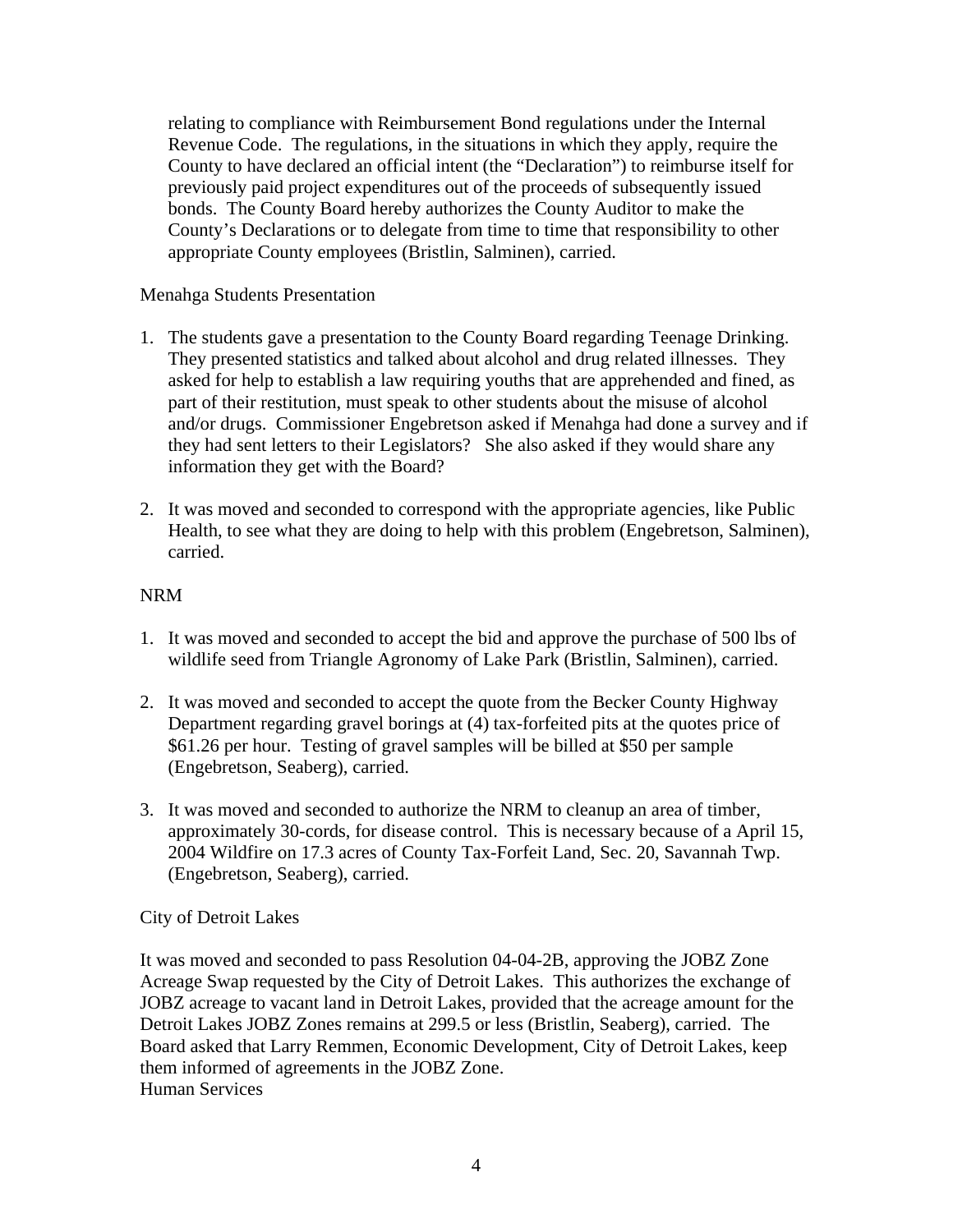- 1. The Purchase of Service Contracts are removed from the Agenda.
- 2. It was moved and seconded to approve the Transit Claims (Bristlin, Salminen), carried.
- 3. It was moved and seconded to accept the Public Assistance Applications (Seaberg, Bristlin), carried.
- 4. The letter of April 6, 2004 from the Minnesota Department of Health was discussed. The requirements as a Community Health Board are outlined in the Local Public Health Act (MN Stat. 145A). It was noted that the County is required to fulfill the responsibilities that are listed for both a Board of Health and a Community Health Board and by fulfilling these duties will be eligible for grant funding through the Local Public Health Act. As a Community Health Board, a representative needs to be appointed to the State Community Health Services Advisory Committee. It was moved and seconded to appoint Commissioner Salminen as a representative of Becker County to the State Health Board. Matt Casey was appointed as an alternate (Bristlin, Seaberg), carried. The first meeting will be May 20, 2004 for New Member Orientation. Commissioner Engebretson noted that our appointee position would be non-voting for the rest of this year.
- 5. It was moved and seconded to approve the Human Services Claims (Salminen, Seaberg), carried. Commissioner Engebretson abstaining because of having just received the final claims.

# DNR/Biological Survey

Michael Lee and Erika Rowe gave a presentation on their plans for resuming native plant community surveys for the MN County Biological Survey in Becker County. The goal of the survey is to identify significant natural areas and to collect and interpret data on the distribution and ecology of rare plants, rare animals, and native plant communities.

Environmental Affairs was removed from the Agenda.

## Planning & Zoning

- 1. Planning Commission (PC) Recommendations of April 20, 2004 Meeting:
	- 1) FIRST ORDER OF BUSINESS: Clayton Schott. It was moved and seconded to concur with the PC findings and recommendations to approve to the change of zone from residential to high density residential based on the fact that the use is compatible with the current residential zoning and will compliment the City's long-range plans (Bristlin, Seaberg), carried. Engebretson abstaining as she had concerns that an EAW had not been done.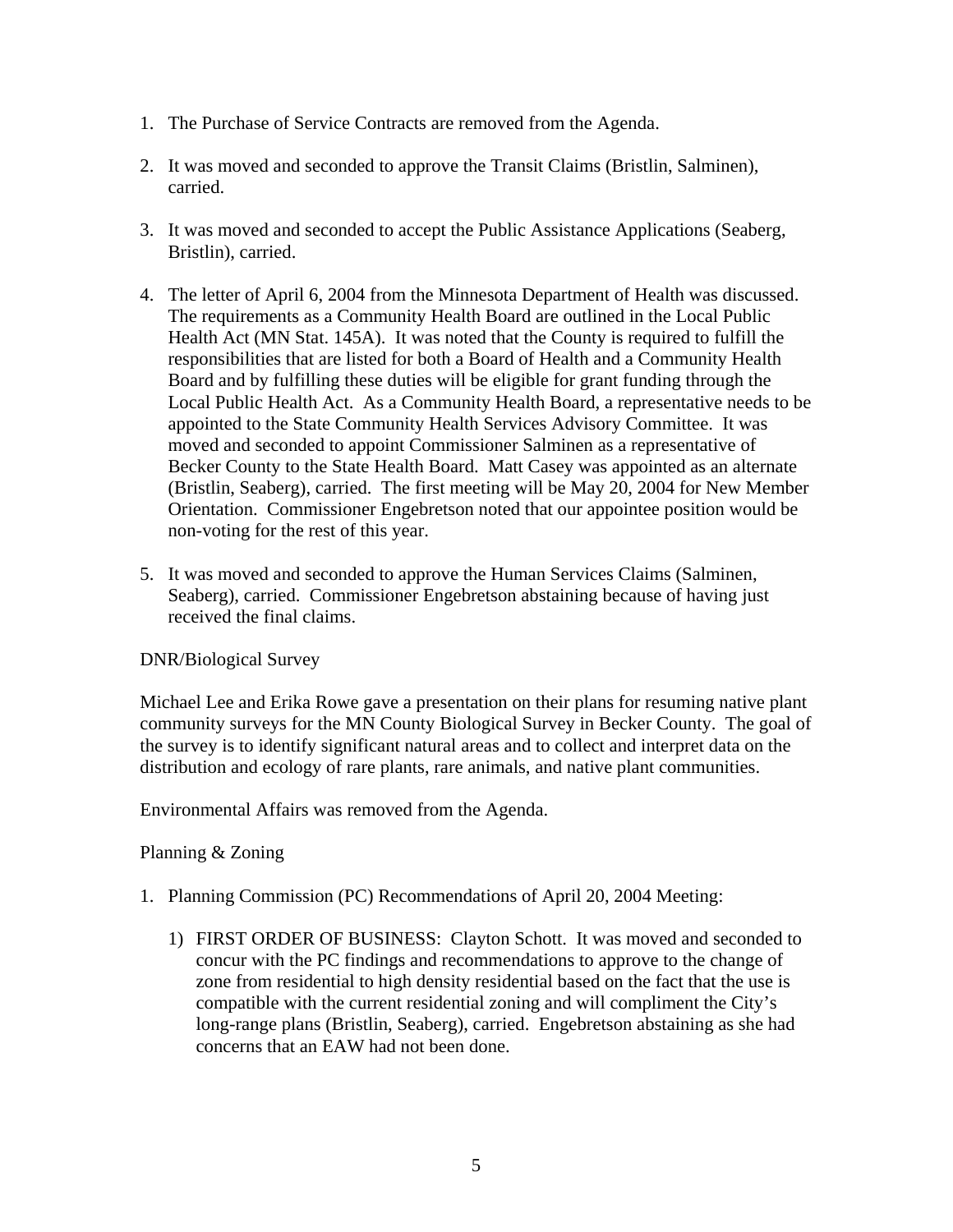- 2) SECOND ORDER OF BUSINESS: Contractor's Leasing, Cormorant Twp. Tabled.
- 3) THIRD ORDER OF BUSINESS: Timothy Bosh. Cormorant Twp. It was moved and seconded to concur with the findings and recommendations of the PC to approve a conditional use permit to allow a retaining wall within the shore impact zone based on the fact that it does meet the criteria of Sec. 12 of the Ordinance and it does correct an existing erosion problem (Bristlin, Seaberg), carried.
- 4) FOURTH ORDER OF BUSINESS: Paul Breyer. Cormorant Twp. It was moved and seconded to concur with the findings and recommendations of the PC to approve the change of zone from agricultural to residential and approve the certificate of survey allowing two tracts of land, 59,500 sq. ft. in size and 53,500 sq. ft. in size based on the fact that the request meets the requirements of the Zoning Ordinance and Subdivision Ordinance (Bristlin, Seaberg), carried.
- 5) FIFTH ORDER OF BUSINESS: Shoreham Investment Group. Cormorant Twp. Tabled. A meeting has been called for April 29, 3:30 p.m.
- 6) SIXTH ORDER OF BUSINESS: Brian Smith. Burlington Twp. It was moved and seconded to concur with the PC findings and recommendations to approve a change of zone from agricultural to residential based on the fact that the use is compatible with the current residential zoning and will compliment the City's long-range plans (Engebretson, Salminen), carried.
- 7) SEVENTH ORDER OF BUSINESS: Dennis Johnson. Height of Land Twp. It was moved and seconded to concur with the PC findings and recommendations to approve the change of zone from agricultural to residential and approve the certificate of survey to allow two tracts of land; one tract being 1.7 acres in size and one tract being 40,300 sq. ft. in size based on the fact that the request does meet the criteria of the Zoning Ordinance and Subdivision Ordinance and is compatible with the area and the fact that a request cannot be denied on uncertainties of a private agreement (Bristlin, Salminen), carried. Engebretson voting nay.
- 8) EIGHT ORDER OF BUSINESS: Dean Johnson. Osage Twp. It was moved and seconded to concur with the PC findings and recommendations to approve the change of zone from agricultural to residential and to approve a preliminary plat consisting of four lots based on the fact that it meets the criteria of the Zoning Ordinance and Subdivision Ordinance (Bristlin, Salminen), carried.
- 9) NINTH ORDER OF BUSINESS: Bruce Jacobs. Burlington Twp. It was moved and seconded to concur with the PC to approve the change of zone and certificate of survey for one tract of land being 1.8 acres in size based on the fact that the request meets the requirements of the Zoning Ordinance and Subdivision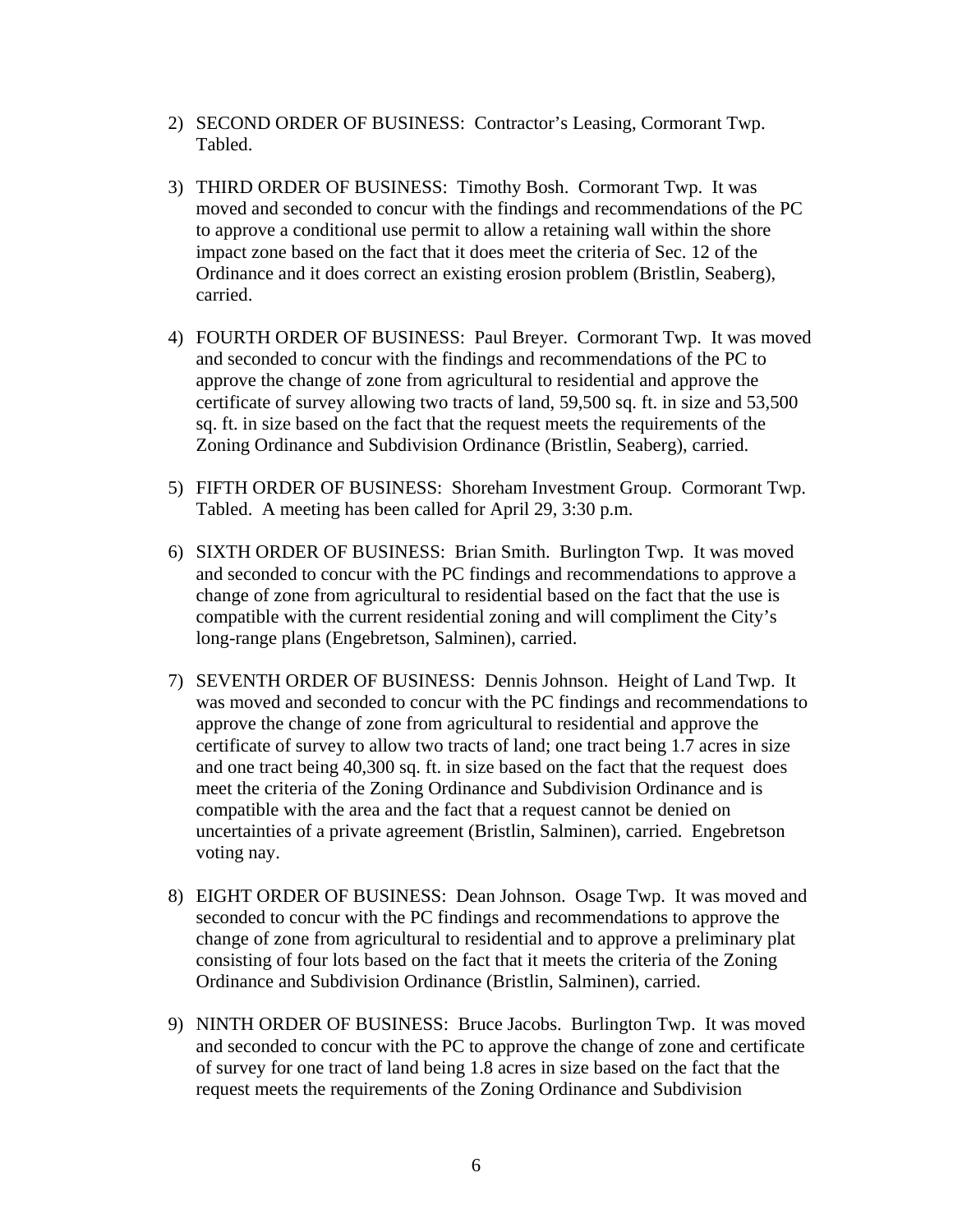Ordinance and is compatible with the surrounding area (Salminen, Bristlin), carried.

- 10) TENTH ORDER OF BUSINESS: Mike & Robyn Engel. Shell Lake. Moved to the end of the agenda.
- 11) ELEVENTH ORDER OF BUSINESS: Robert Sandgren, Two Inlets Twp. It was moved and seconded to concur with the PC to approve the change of zone from agricultural to residential and certificate of survey for three lots (28.20 acres in size; 70,159 sq. ft. in size; and 50,678 sq. ft. in size) based on the fact that the request meets the requirements of the Zoning Ordinance and Subdivision Ordinance and is compatible with the surrounding area (Bristlin, Seaberg), carried.
- 12) TWELVTH ORDER OF BUSINESS: Bruce Paakh. Lake Park Twp. It was moved and seconded to concur with the PC to deny the conditional use permit to allow a two story accessory structure based on the fact that it is not compatible with the area and that the lower floor of the structure is too close to the water table, which could create water pollution (Bristlin, Seaberg), carried. Engebretson voting nay.
- 13) THIRTEENTH ORDER OF BUSINESS: Dennis Fulmer. Holmesville Twp. It was moved and seconded to concur with the PC to approve the certificate of survey to allow two tracts of land, one being 3.3 acres in size and one being 1.75 acres in size, Based on the fact that the request meets the criteria of the Zoning Ordinance and Subdivision Ordinance (Engebretson, Bristlin), carried.
- 14) FOURTHEENTH ORDER OF BUSINESS: John Bergstrom. Height of Land Twp. It was moved and seconded to concur with the PC to approve the change of zone from agricultural to residential and approve a certificate of survey to allow two parcels of land, one being 56,914 sq. ft. in size and one being 50,200 sq. ft. in size, based on the fact that the request meets the criteria of the Zoning Ordinance and Subdivision Ordinance (Engebretson, Salminen), carried.
- 15) FIFTEENTH ORDER OF BUSINESS: Shell Lake Twp. Mike and Robyn Engel. It was moved and seconded to concur with the PC to deny the conditional use permit for a two-story garage with living quarters based on the fact that the lot is not large enough to allow a guest cabin and the Zoning Ordinance prohibits accessory structures with living quarters (Bristlin, Salminen), carried.
- 16) SIXTEENTH ORDER OF BUSINESS: Election of Officers. Appointments: Kovala will be Chairman for 2004; Bruflodt will be Vice-Chairman for 2004; Moritz will be Secretary for 2004.
- 17) SEVENTEENTH ORDER OF BUSINESS: Informational Meeting. The tentative date for the next informational meeting is Thursday, May 13, 2004 at 8:30 a.m.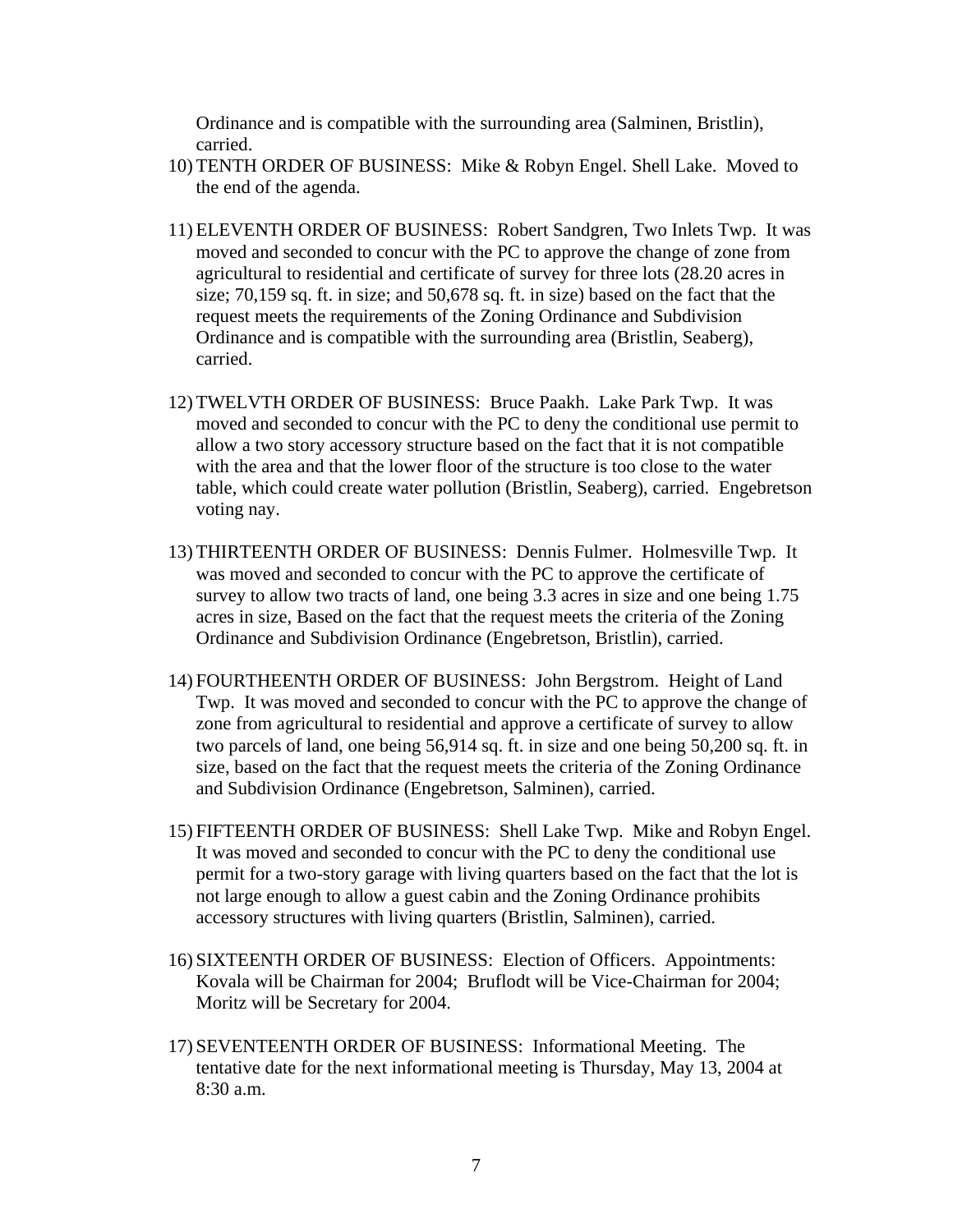- 2. An appointment for the Board of Adjustments to replace Naomi Champ is needed. This could be an appointment at large.
- 3. Strata Co. & Glacier Resources Court Resolution EIS Needs Decision. Discussion only.
- 4. Sandy Beach Estates, Lake View Twp, Paces Lodging Corporation, EAW Review Committee EIS Declaration Recommendation. It was moved and seconded to pass Resolution No. PZ 04-04-2A, making a Negative Declaration for the EIS needs on Sandy Beach Estates Preliminary Plat located in Sections 31 & 32, Lake View Twp. (Bristlin, Seaberg), carried. Commissioner Salminen noted that there was a lot of work done by the EAW Committee and also commended Pace Lodging for their work. He also stated that there is still other work that could come up and would hope that this is remembered.

## **Commissioners**

- 1. Reports & Correspondence: a. BCCI Meeting, Commissioner Engebretson
- 2. Appointments:
	- a. It was moved and seconded to appoint Lori Laine (Engebretson) and David Knopf (Bristlin) to the Tru-County Assessment Committee (Bristlin, Salminen), carried.
- 3. Commissioner Engebretson asked if Cyndi Anderson, BCCI, could come in to explain the \$5,000 Fiscal Agent Fee, and brought up the issue of interest on money being held by Becker County. Brian C. Berg, County Administrator, explained that this fee was reduced to \$2,500 last fall. Commissioner Engebretson stated that BCCI was requesting that the fee be eliminated. Brian stated that this fee is paid to the Auditor's Office and is included in that budget.
- 4. It was moved and seconded to approve any Commissioner's attendance at the LMC Cleanup of Hwy 21 on Thursday, April 29, 2004 at 5:00 p.m. (Engebretson, Bristlin), carried.
- 5. It was moved and seconded to approve any Commissioner's attendance at the AMC Spring District Meeting on May 21, 2004, 8:00 a.m to Noon at Fergus Falls, MN. (Engebretson, Seaberg), carried.
- 6. It was moved to re-appoint the Pelican River Watershed Board Positions (Bristlin). After discussion, the motion died for lack of a second. The appointments will be made at the May 11, 2004 Board Meeting.
- 7. Clandestine Drug Lab Clean-Up Ordinance. Joe Evans, County Attorney, and the Ordinance Committee have been working on a County Ordinance. They have